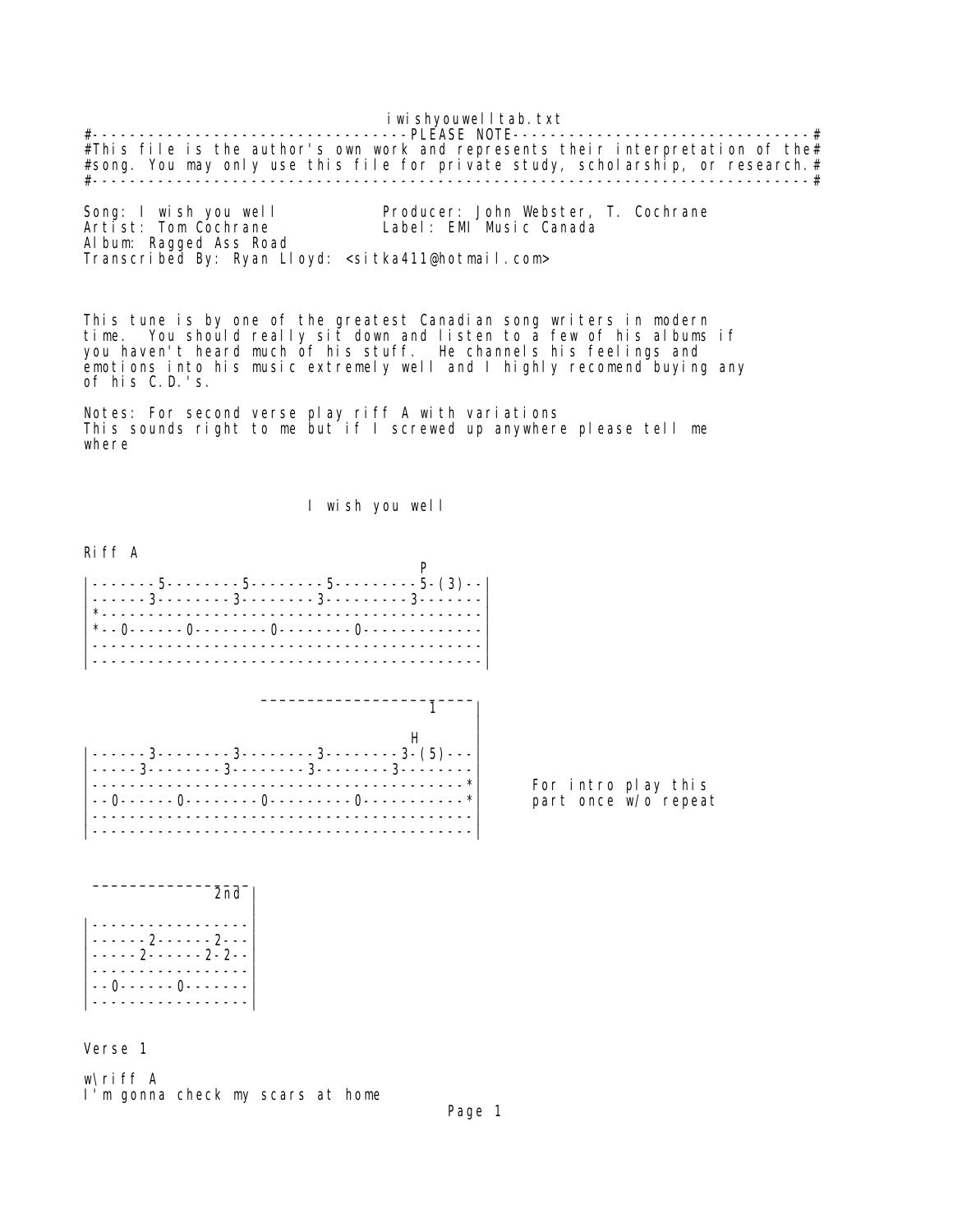i wishyouwell tab.txt gonna cash my chips and roam gonna walk before you fade to black I'm gonna write a new resume gonna write you off the page I'm gonna take what we might take away E and you might find a brighter day G you might find a brighter day, oh, Chorus D and in another year G A the pain will disappear and I D G A will look back on this life as if were a scene E G in a film somebody made for you and me I wish you well w\fill 1 D G A I wish you well D G A I wish you well Verse 2 D She wants to be set free wants the space to feel love and be angry and I I watch her bounce off the walls A while the chips they start to fall D then in a little while I see that distant smile returning just like a ghost in a dream that we had A back when E then she'll turn and smile and say G come again, oh, Chorus D and in another year G A the pain will disappear D G A we'll look back on this life as if it were a scene E somebody wrote about you and me G somebody made about you and me A G D I cannot believe there's nothing left to save A hard as a hammer she wants me Page 2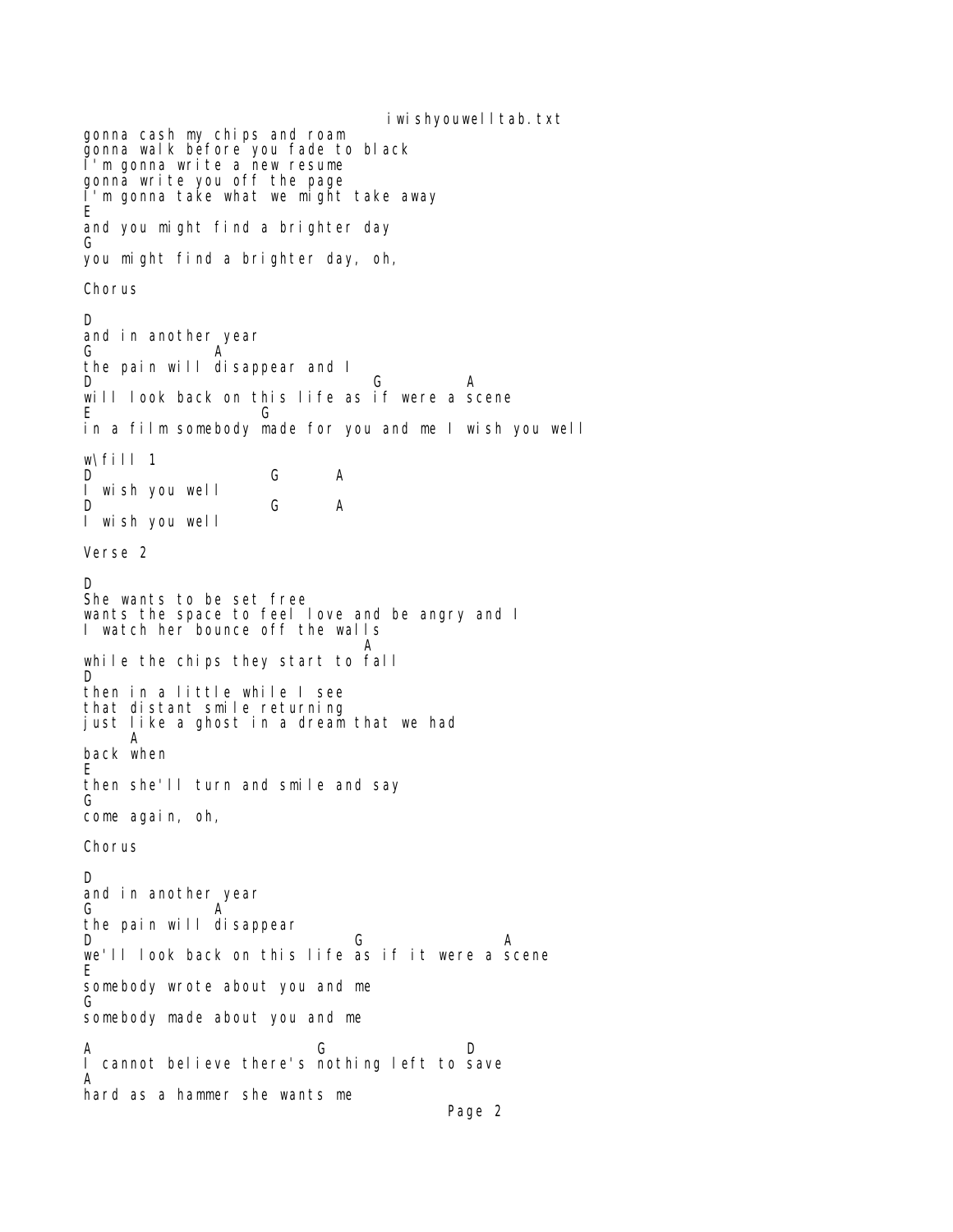```
i wishyouwell tab.txt
E
to come again and again
G
I'm down on my knees
E
won't you come again
G
don't you need relief, oh,
Chorus
D
and in another year
G A
the pain will disappear and I
D G A
will look back on this life as if it were a scene
D
and in a little while
 G A
I'll see that distant smile returning
D
just like back in the days
 G A
when we were so naive
E G
in a film somebody, somebody made, oh,
Outro
w\fill 1
D G A
I wish you well
D G A
I wish you well
D G A
I wish you well
D G A
I wish you well
    * Repeat outro once and end on D chord
```
Fill 1